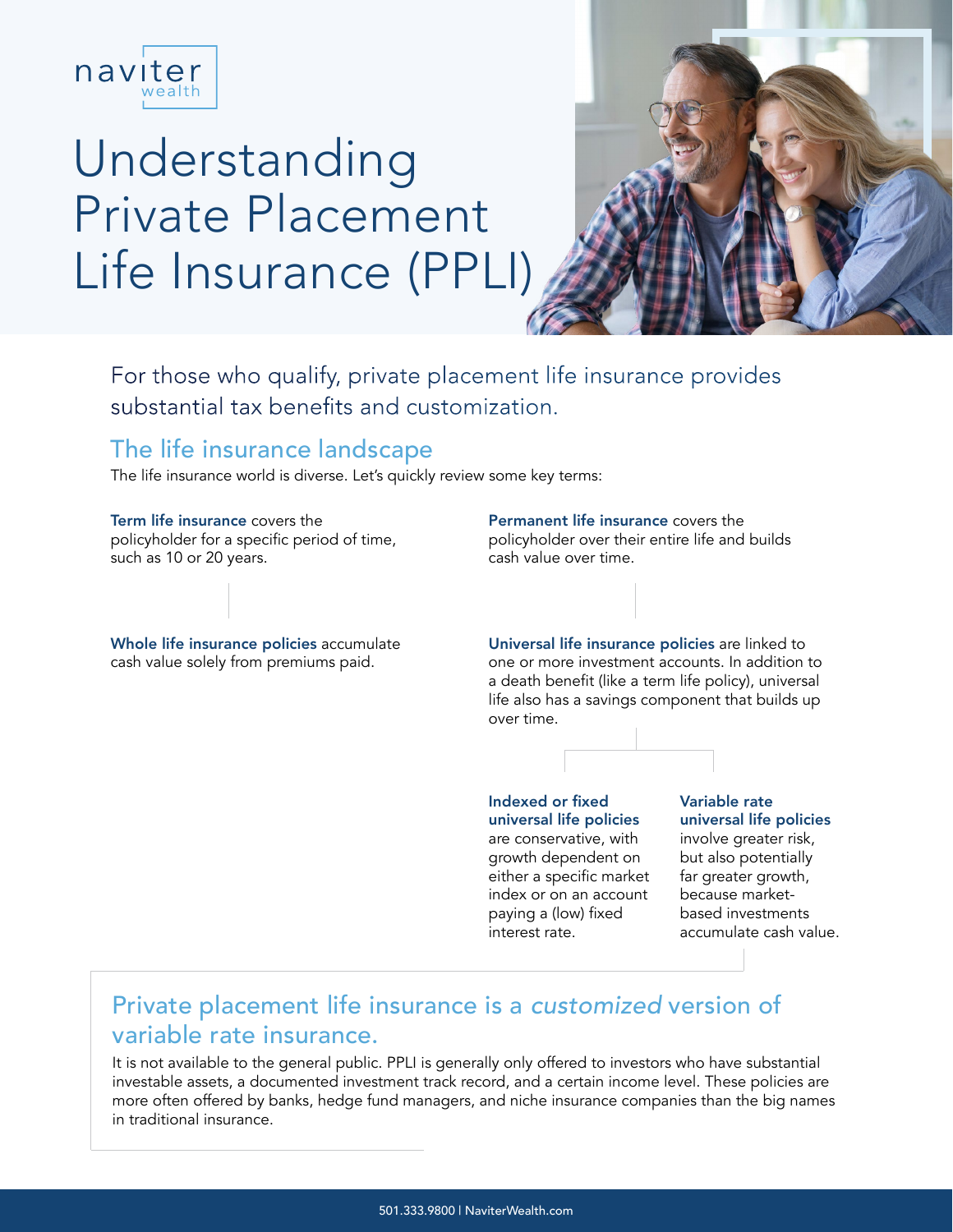## PPLI is a particularly valuable strategy for individuals who:

- 1. Are accredited investors or qualified purchasers
- 2. Are adequately insurable
- 3. Have access to at least \$5M in cash to allocate to premium commitments over five years or less
- 4. Desire to accumulate cash value tax deferred with the option of accessing it income tax free
- 5. Desire to leave an income tax-free legacy to their beneficiaries
- 6. Desire a specific investment strategy for crediting interest to the cash value

#### What are the tax benefits of PPLI?

All universal life insurance policies, private or public, offer tax benefits for the policyholder, including:

- $\Box$  Tax-free growth of the cash value of the policy
- $\Box$  Tax-free access to accumulated cash value via loans or withdrawals
- $\Box$  Tax-free passing along of wealth to heirs via the death benefit

#### What makes private insurance better than public?

#### 1. Institutional pricing

Because PPLI is sold only to people who are extremely likely to keep their policies up to date and retain them for the long term, providers can offer significantly lower premiums than the general public would pay for similar coverage.<sup>1</sup>

#### 2. Lower commissions and fees

PPLI transactions generally involve substantially lower commissions and fees than publicly offered policies.<sup>1</sup>

#### 3. Greater choice in investment strategy

Since every policy is customized, individuals investing in PPLI can seek out providers whose investment strategies align well with their own financial goals. Often, the provider will offer the investor the choice of hedge funds or other private investments. No publicly available life insurance offers policyholders that kind of control over how the value of the policy will grow.